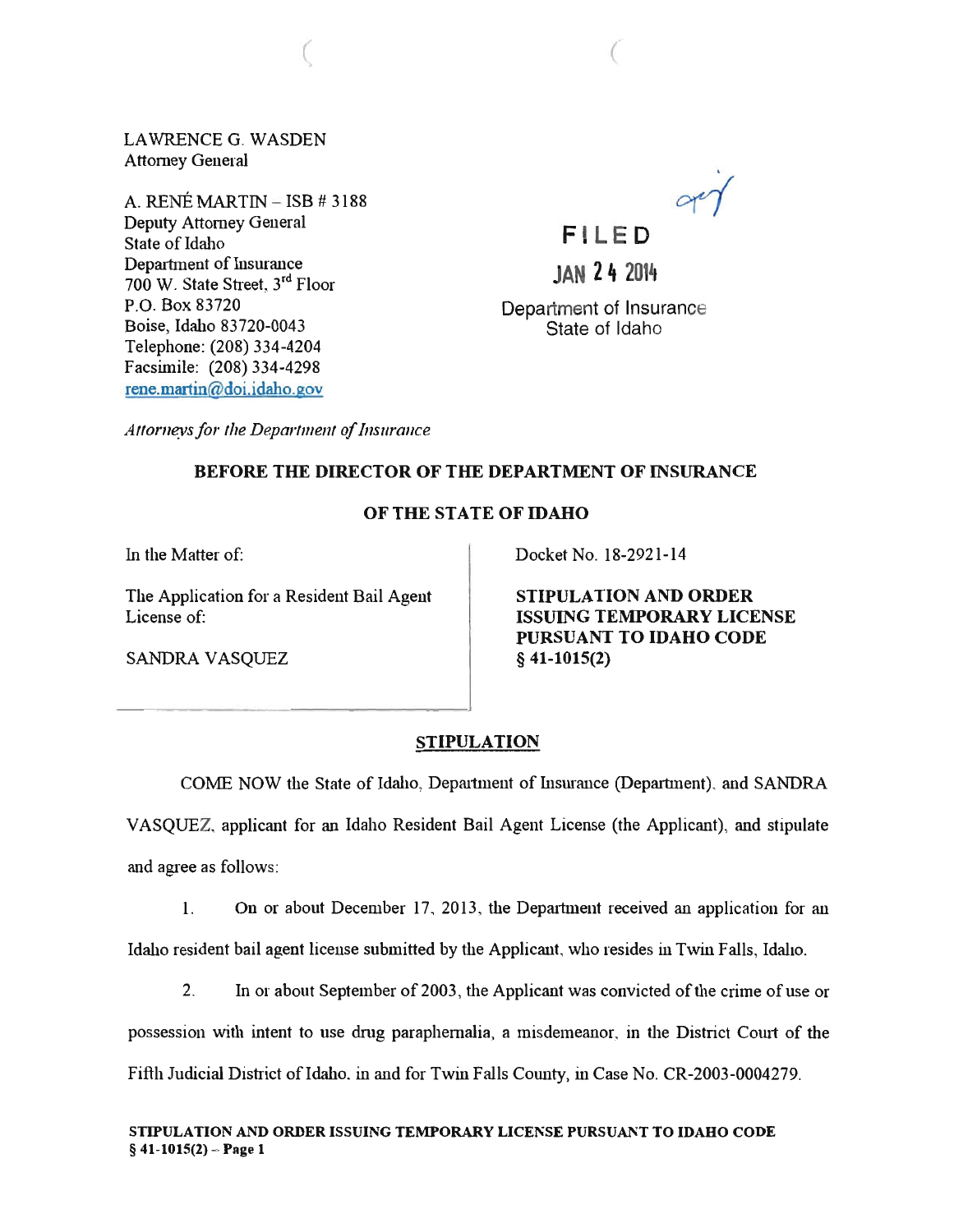3. In or about March of 2004, the Applicant was convicted of the crimes of possession of a controlled substance and possession of drug paraphernalia, misdemeanors, in the District Court of the Fourth Judicial District of Idaho, in and for Ada County, in Case No. CR-MD-2003-0010228.

 $($ 

4. In or about August of 2011, the Applicant was convicted of the crime of use or possession with intent to use drug paraphernalia, a misdemeanor, in the District Court of the Fifth Judicial District of Idaho, in and for Twin Falls County, in Case No. CR-2011-0003886.

5. In or about September of 2011, the Applicant was convicted of the crime of frequenting a place where a controlled substance is used, a misdemeanor, in the District Comt of the Fifth Judicial District of Idaho, in and for Twin Falls County, in Case No. CR-2011-0007439, and was sentenced to a one-year term of probation. In or about March of 2013, the Applicant was found guilty of violating such court-ordered probation. Information provided by the Applicant to the Department indicates that the Applicant completed probation on or about April 11. 2013.

6. The Applicant is currently employed by Walliott, LLC, dba Big Dawg Bail Bonds, a Boise, Idaho, bail agency. Kevin Lee Elliott, Sr., an Idaho-licensed bail agent. has agreed to act as a sponsor for the Applicant during the period of any temporary licensure of the Applicant by the Department. Mr. Elliott's agreement to act in that capacity is reflected in his statement, which is attached hereto as Exhibit A.

7. The Applicant agrees that she will not engage in criminal activity; that she will comply with the Idaho Insurance Code, title 41, Idaho Code, and all rules promulgated thereunder; and that she will conduct herself in a professional, competent, and exemplary manner in all bail transactions she engages in while she holds a Temporary Idaho Resident Bail Agent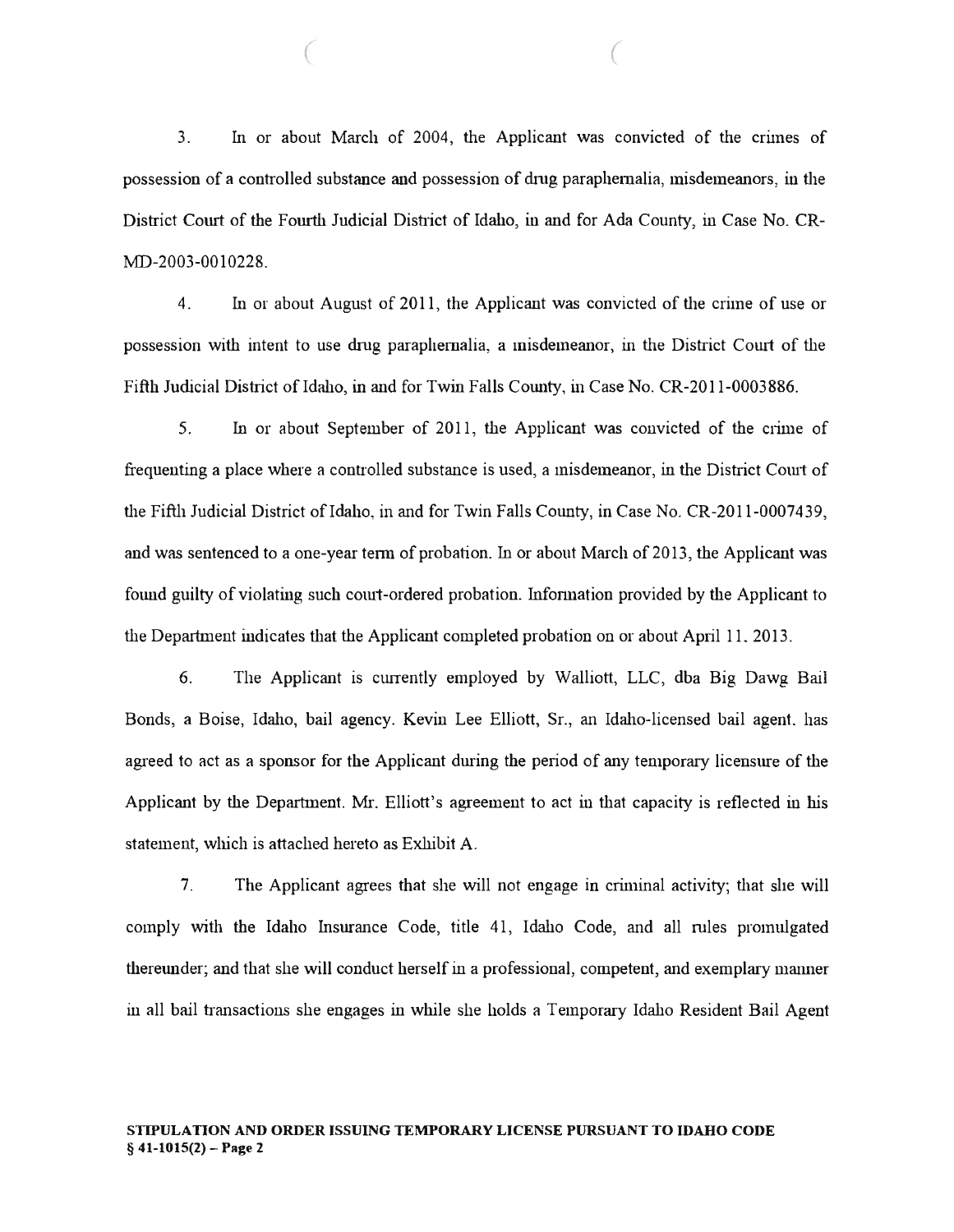License as contemplated by this Stipulation and Order, and at all times thereafter while licensed as an Idaho bail agent.

(

8. The Applicant understands and agrees that, at the conclusion of the one hundred eighty (180) day period of the Temporary Idaho Resident Bail Agent License contemplated by this Stipulation and Order, the Department will conduct a review of the Applicant's insurance activities and criminal history during that time period and determine whether it is appropriate to continue such temporary license for another one hundred eighty (180) day period, provided it is not earlier revoked by order of the Director in accordance with Idaho Code § 41-1015(2), or otherwise terminated pursuant to applicable law. The Applicant further understands and agrees that, at the conclusion of such second temporary licensure period, if any, the Department will conduct another review of the Applicant's insurance activities and criminal history during that time period and determine whether it is appropriate to issue an Idaho Resident Bail Agent License to the Applicant at that time.

9. Based on the foregoing, the Department recommends that the Director issue to the Applicant a Temporary Idaho Resident Bail Agent License as soon as practicable, which license shall be effective for a period of no longer than one hundred eighty  $(180)$  days, at which time the Director shall determine whether to continue such temporary license for another one hundred eighty (180) day period, and, at the conclusion of such second temporary licensure period, if any, shall determine whether to revoke such temporary license or to issue an Idaho Resident Bail Agent License to the Applicant, as deemed appropriate under the circumstances.

10. If, at any time during the pendency of the Temporary Idaho Resident Bail Agent License issued to the Applicant, Kevin Lee Elliott, Sr., withdraws as the Applicant's "suitable sponsor," the Applicant must immediately seek and obtain an alternate "suitable sponsor," that is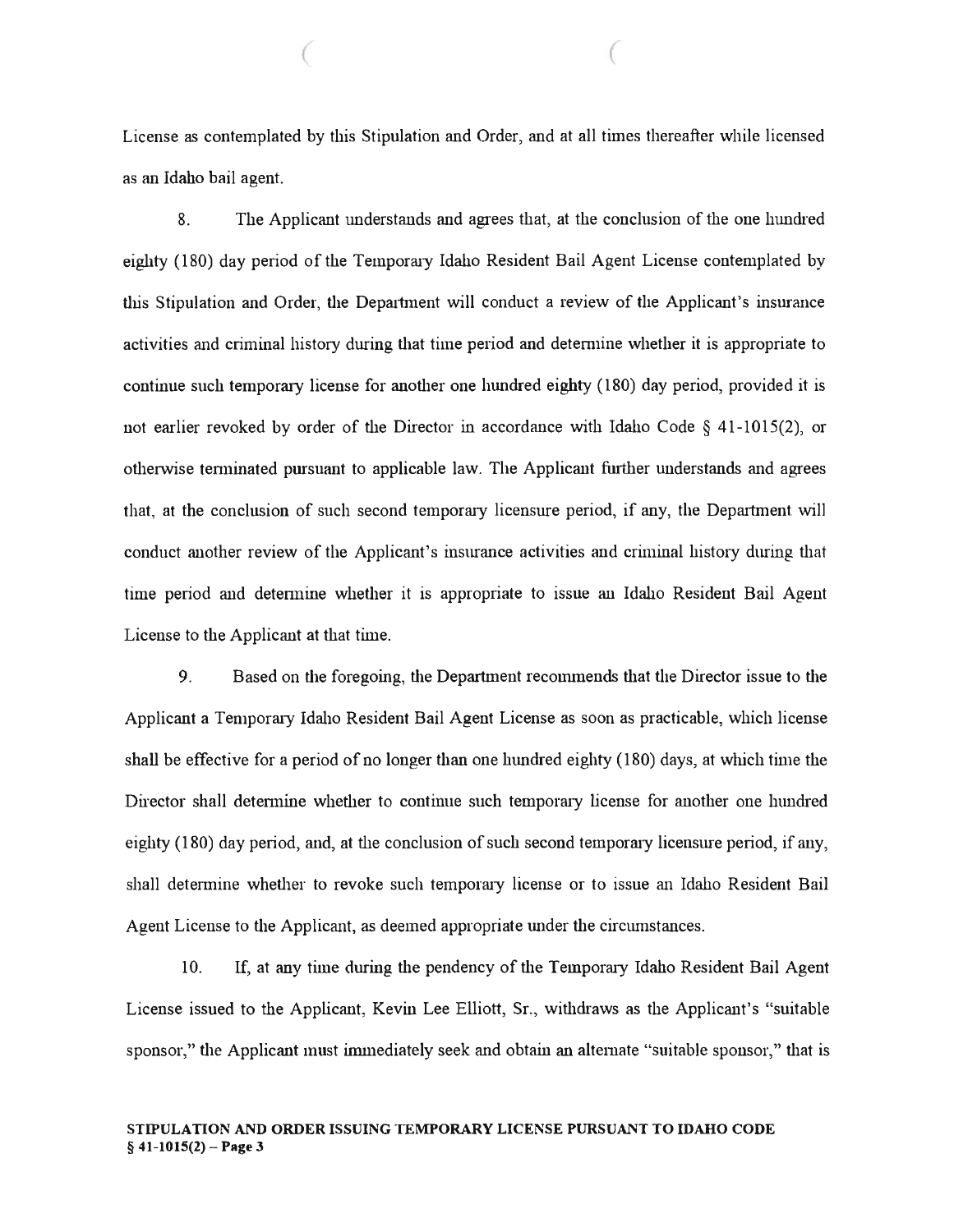$($ 

acceptable to the Director, so that there is no gap in service in that position. Failure to do so may result in revocation of the Applicant's Temporary Idaho Resident Bail Agent License.

11. While the Temporary Idaho Resident Bail Agent License is in place, the Director may revoke such license at any time, without notice or prior hearing, if the Director determines that such action is necessary to protect the interests of insureds or the public.

12. As reflected by their signatures below, the Department and the Applicant agree that this matter shall be fully and finally resolved, subject to the terms set forth herein, and request that the Director adopt this Stipulation and issue a Temporary Idaho Resident Bail Agent License to the Applicant.

DATED this  $24^{44}$  day of  $\overline{\Delta}$  and 9Ry 2014.

Landra Vaiguez

**Applicant** 

DATED this  $24^{h}$  day of  $\sqrt{a}n$ .

STATE OF IDAHO DEPARTMENT OF INSURANCE

Denom, Dep Din.

GEORGIA SIEHL, CPA, CFE

Bureau Chief, Company Activities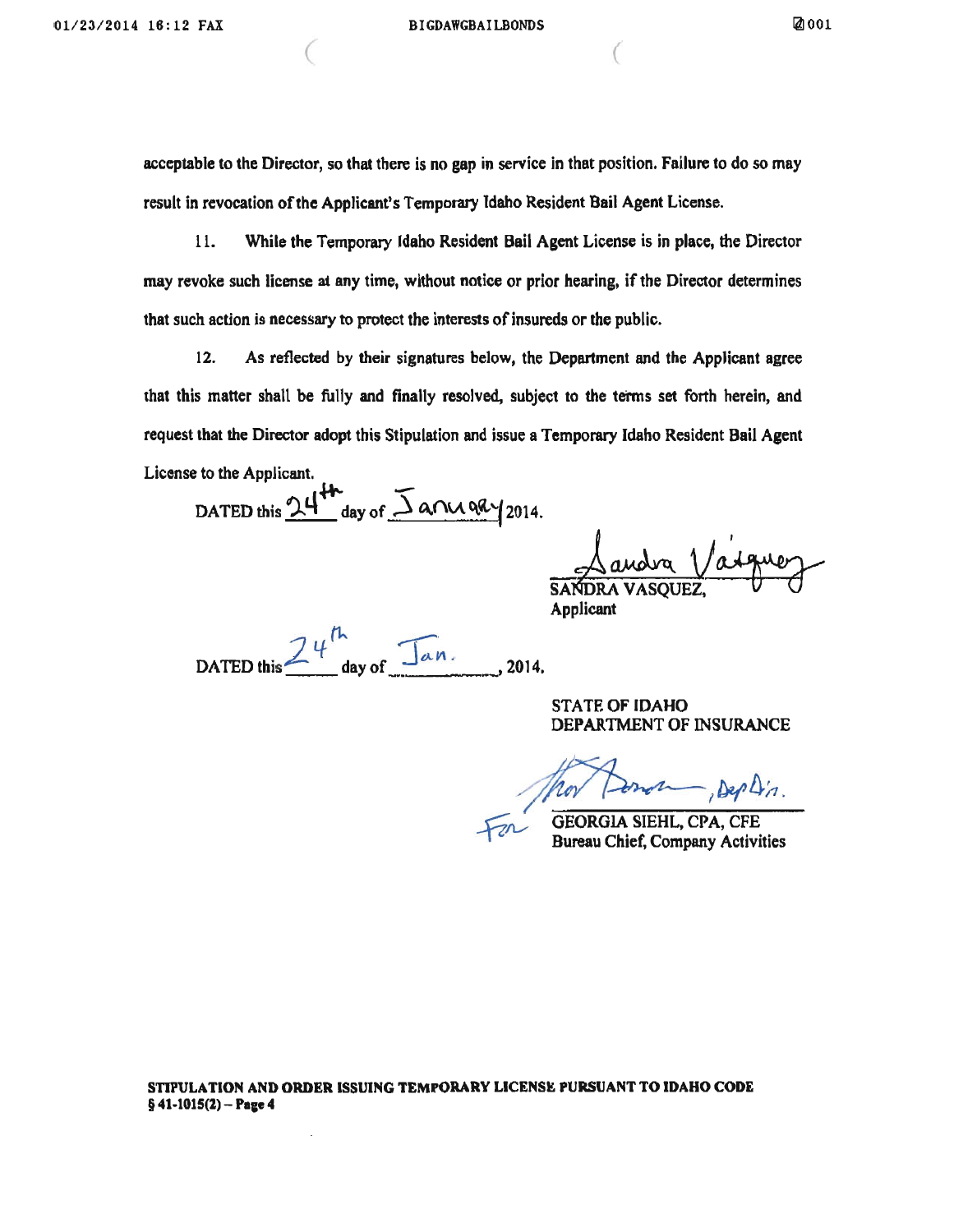#### ORDER

 $($  (

Upon review of the foregoing, and good cause appearing therefor,

IT IS HEREBY ORDERED that the Stipulation set forth above, entered into between the Department and the Applicant, is APPROVED;

IT IS FURTHER ORDERED, pursuant to Idaho Code § 41-1015(2), that a Temporary Idaho Resident Bail Agent License, pursuant to the terms set forth in the above Stipulation, be issued to SANDRA VASQUEZ, effective immediately. The term of such temporary license shall be for a period of one hundred eighty (180) days from the date of issuance, unless earlier revoked, pursuant to the requirements of Idaho Code § 41-1015(2).

DATED this  $24 \frac{N}{\text{day of}}$   $4 \frac{\mu v u \mu z}{2014}$ .

STATE OF IDAHO DEPARTMENT OF INSURANCE

WILLIAM W. DEAL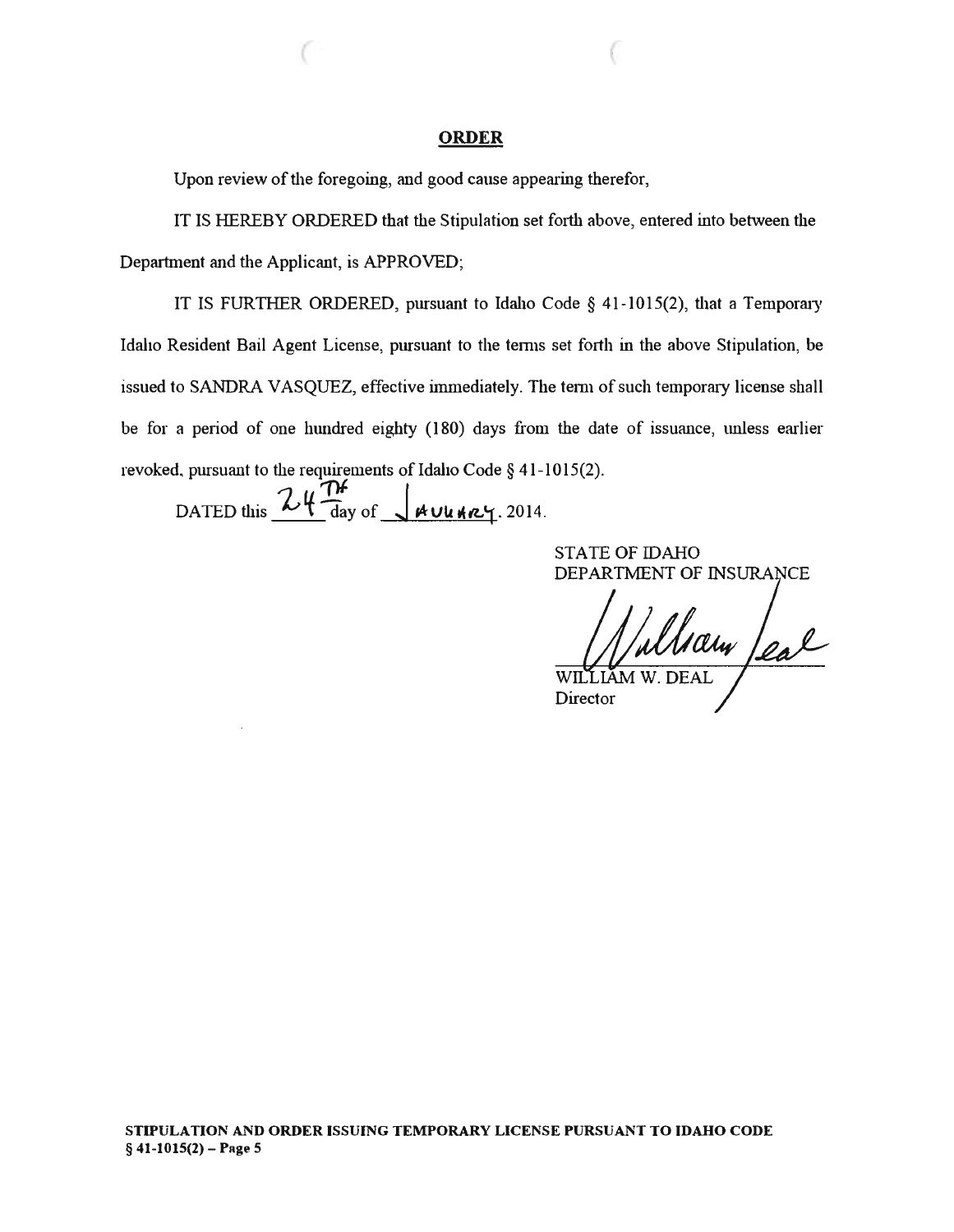#### **EXHIBIT A**

 $($ 

State of Idaho (1999) : ss County of  $\theta$  Ada

KEVIN LEE ELLIOTT, SR., hereby states and certifies as follows:

(1) I am a licensed bail agent in the state of Idaho, holding Idaho Resident Bail Agent License No. 288009 since June 6, 2008. I conduct a bail business in Boise, Idaho, under the name of Walliott, LLC, dba Big Dawg Bail Bonds.

(2) I am currently the employer of SANDRA VASQUEZ. Ms. Vasquez has recently applied to the Idaho Department of Insurance for the issuance of a Resident Bail Agent License so that she can engage in the transaction of bail. I expect that Ms. Vasquez will be engaging in bail transactions for and on behalf of my company, Big Dawg Bail Bonds, under my direction and supervision.

 $(3)$  I am aware of Ms. Vasquez' past circumstances, including her criminal record, as set forth in the Stipulation portion of this document. Notwithstanding my knowledge of those circumstances, I am willing to act as Ms. Vasquez' "suitable sponsor," pursuant to Idaho Code § 41 -1015(2), and assume responsibility for all of her bail-related transactions during the pendency of the Temporary Bail Agent License contemplated herein.

(4) As Ms. Vasquez' "suitable sponsor," I agree to report to the Department of Insurance any and all incidents or problems with Ms. Vasquez' conduct related to her engaging in bail transactions, either on behalf of my company or otherwise, that would reflect on her fitness to engage in the bail business, during the pendency of Ms. Vasquez' Temporary Bail Agent License.

(5) If at any time I should decline to serve as Ms. Vasquez' "suitable sponsor." or if Ms. Vasquez leaves employment with Big Dawg Bail Bonds, I agree to provide thirty (30) days' advance written notice to the Department.

DATED this  $\frac{d^2}{dx^2}$  day of  $\frac{\pi}{4}$  **January** . 2014. Subscribed and sworn to before me this  $.44'$  day of  $J\bar{\alpha}$  num 2014. Notary Public for 'Idalt My Commission Expires:

STIPULATION AND ORDER ISSUING TEMPORARY LICENSE PURSUANT TO IDAHO CODE  $§$  41-1015(2) – Page 6